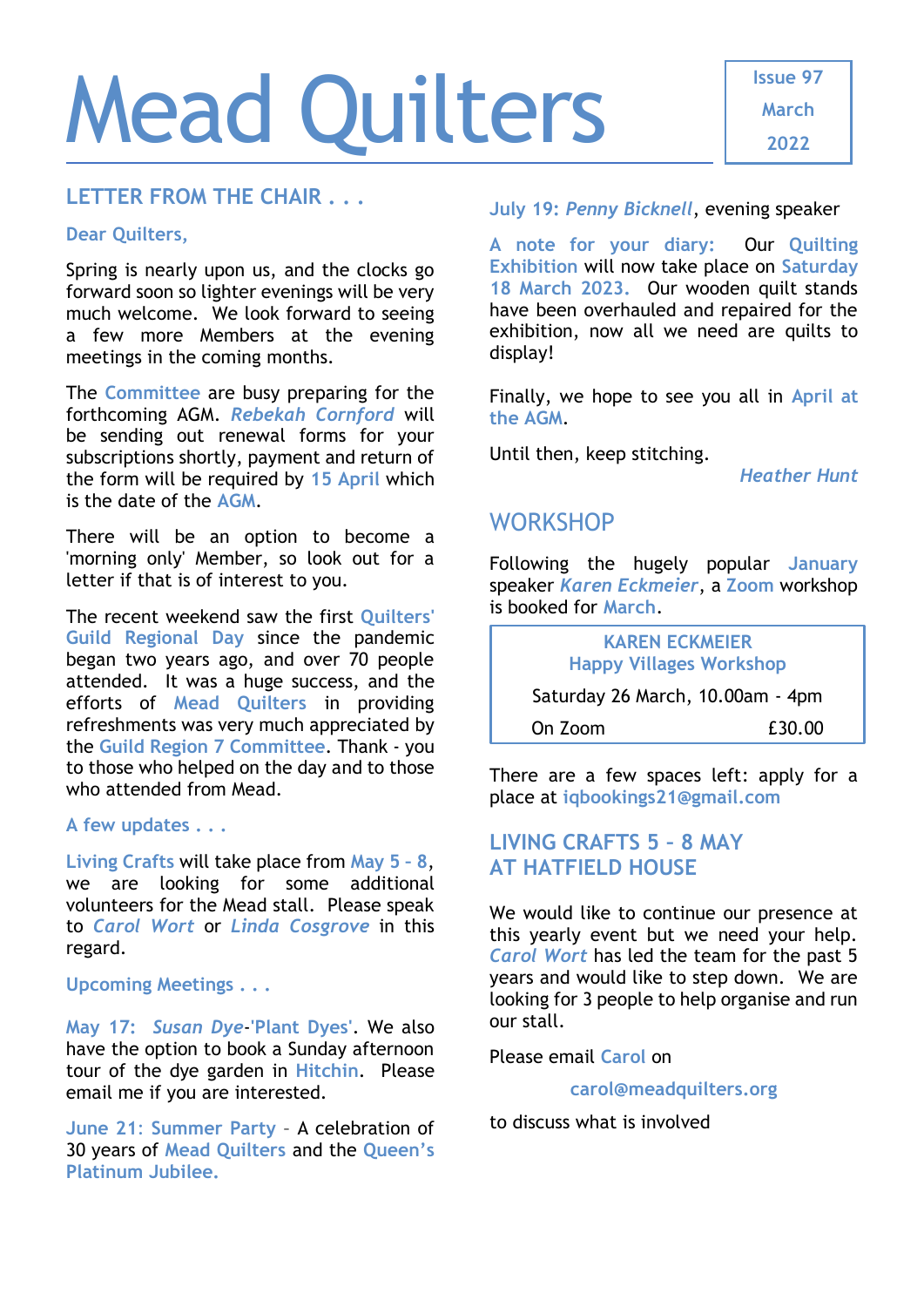#### **QUILTERS GUILD REGIONAL DAY**

There was such a buzz in **Flaunden Village Hall** on the morning of **Saturday 12 March** as people started to arrive for the first **Region 7 Day** in over 2 years. Around 70 people came to renew acquaintances, shop, listen to talks and eat cake.

We were treated to 2 excellent speakers who work in fabric in very different ways.

In the morning *Paula Doyle* took us through her methods of constructing **Easy Stack** quilts in a simpler and less wasteful way than how we might have made **Stack 'n' Whack** quilts in the past. Her choice of fabrics and way of cutting it and assembling the blocks made for some colourful and intriguing quilts.

She also had some excellent visual aids to demonstrate stages of the process.

The overhead lighting was not ideal for taking photographs but I hope you get the idea . . .





On **Paula's** website are links to **YouTube** videos showing the method:

#### **<https://greenmountainquilts.com/>**



*Paula Doyle* with **Region 7 Organiser**